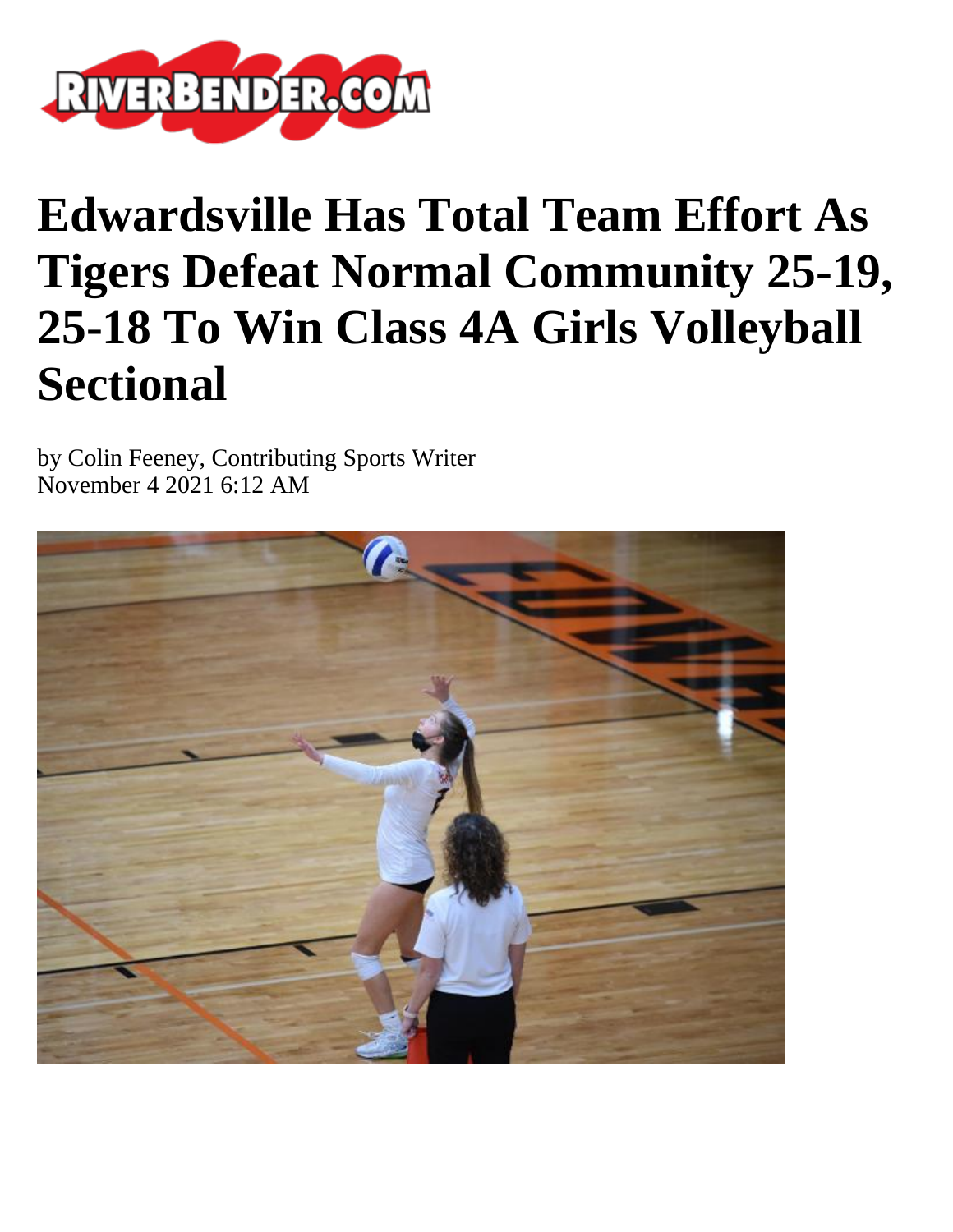PEKIN - The Edwardsville High girls volleyball team got a complete team effort as the Tigers defeated Normal Community 25-19, 25-18 to win the IHSA Class 4A girls volleyball Pekin sectional Wednesday night at Pekin High's Dawdy Hawkins Gym.

The win advances the Tigers into the last eight, where they'll play in the super-sectional match for the right to advance to next week's state finals in Bloomington-Normal.

There was very much a different atmosphere and mood among the Tigers than in Monday's sectional semifinal match against O'Fallon.

"Compared to Monday's match, this was a different feel," said Edwardsville head coach Heather Ohlau. "The girls took care of business as always, they stepped on the court calm and focuses, they knew for them to accomplish their goal, this was an important step. Everyone played their hearts out, everyone stepped up and did their jobs. It was a very nice sight."

The Tigers' team effort in winning the match over the Iron, and the team have taken the mantra of a seven-step journey to the state championship. Four down, three to go.

"The mindset now is that the girls have taken another step," Ohlau said, "and we're halfway there now, but that there's another big match ahead."

In the match against Normal Community, Kaitlyn Conway had a single point and two assists, Sydney Davis had a point, eight kills and a block, Emma Garner had four points, seven kills and four blocks, Lexie Griffin had a big match with 18 points and 17 assists, Syd Harris had a point, a kill and two blocks, Kloi Karban had two blocks, Gabby Saye had 10 kills and an assist, Maddie Vieth had a point and nine assists and Ava Waltenberger had a kill and three blocks.

The Tigers are now 32-7 and move on to the DeKalb High super-sectional match Friday night against Huntley, who defeated Rockton Hononegah 25-21, 25-20 to win the Fox Lake Grant sectional Wednesday night. Friday night's winner advances to the first semifinal match against the Chicago Mother McAuley Catholic super-sectional, either the host Mighty Macs or Villa Park Willowbrook at approximately 7 p.m. next Friday at Redbird Arena in Bloomington-Normal. The Iron end their season 27-11.

Ohlau is expecting another tough match against the Red Raiders, but knows the Tigers will be ready to go.

"I expect another aggressive match," Ohlau said. "I don't know much about Huntley, but what it all comes down to is concentrating on what we need to do to be successful. We're certainly all looking forward to another challenge and take that step into state."